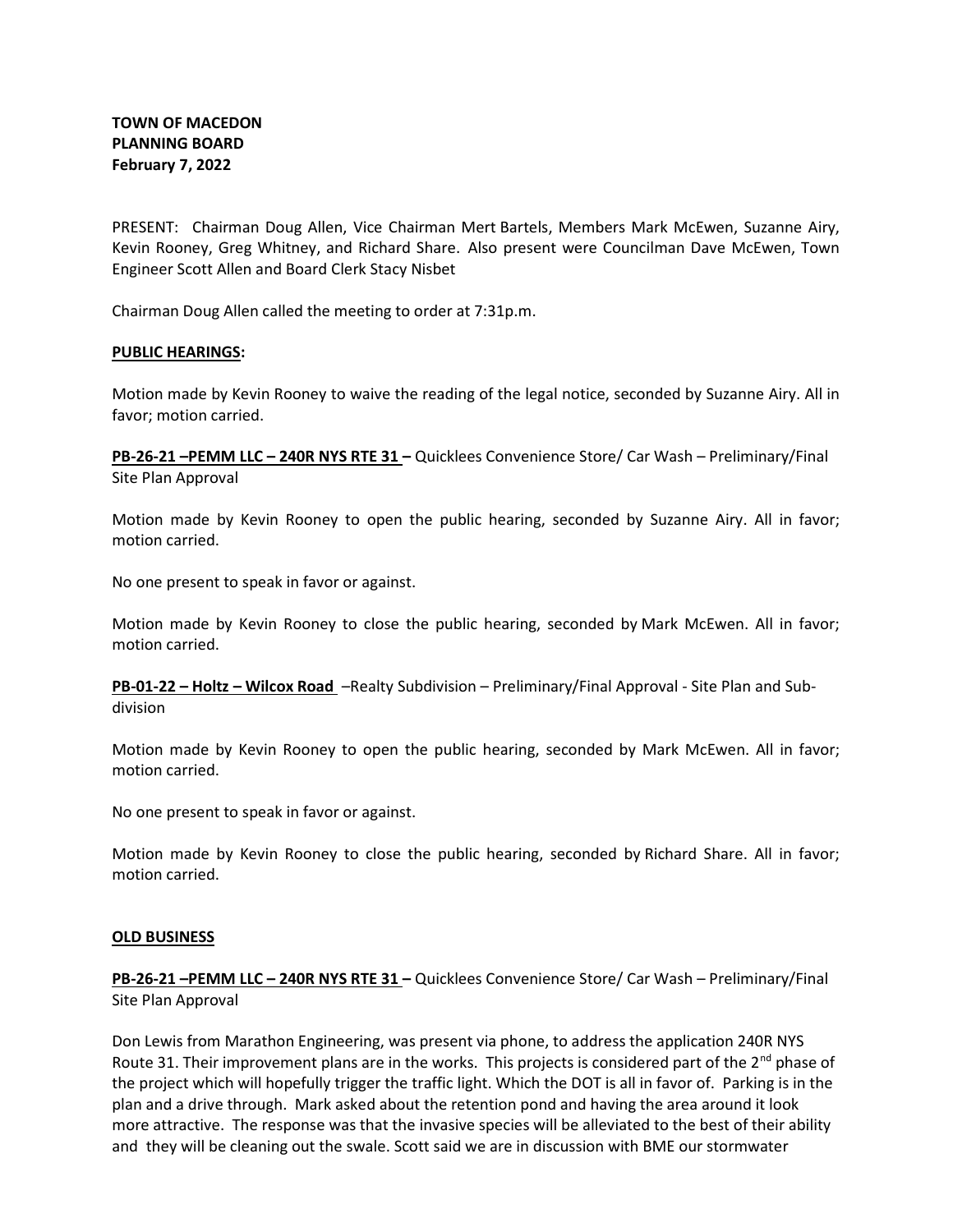people, to put the maintenance of this in the Town Code so it gets done on an annual basis. The DEC requires this and it needs to be updated in the code. This will require inspections and maintenance with repercussions spelled out.

Kevin asked about the timing of the installation of the traffic light. The owners (Oakridge Glen) will be responsible for the light. Scott asked if the highway design was started yet. The answer was yes. Kevin asked about the timeline. He does not want the Quicklees to open and then wait for the light. Oakridge Glen is putting the road in. Scott said we need a letter from DOT stating the light is being put in and when. The new road will be built to Town specs. Streetlight spec have been sent to Oakridge Glen to use the same lights. The road, Quicklees and the town homes will be under construction at the same time. Richard Share asked what the donut shop in the store was going to be. It will be a Tim Hortons. The water authority sent along a letter but everything should be addressed.

Mark asked about the backup generator and trash bins.

A motion was made by Kevin Rooney to issue a negative declaration on SEQRA, seconded by Suzanne Airy. All in favor; motion carried.

A motion was made by Kevin Rooney to approve the Preliminary and Final site plan for a Quicklees Convenience store at 240R NYS Route 31, seconded by Merton Bartels. All in favor; motion carried.

PB-01-22 – Holtz – Wilcox Road –Realty Subdivision – Preliminary/Final Approval - Site Plan and Subdivision

Kevin Holtz was present to address his application. #00 feet of this property is zoned residential and the rear piece is ORM. This is a realty split so he can buy a piece of the land. He is working with BME to survey and look into building his building and other shops. Scott asked if there would be a shared driveway for the shops. The answer is yes. Richard Share asked about a discrepancy in the acreage on the application. It should be 20 acres and was revised.

A motion was made by Kevin Rooney to issue a negative declaration on SEQRA, seconded by Greg Whitney. All in favor; motion carried.

A motion was made by Kevin Rooney to grant final approval for the subdivision at Wilcox Road, seconded by Greg Whitney. All in favor; motion carried.

## NEW BUSINESS

# PB-02-22 – Greene/Tung – Drumlin Drive – Residential - Sketch Plan and Sub-division

This was tabled until the next meeting as Mike Greene was not in attendance.

## MINUTES:

Suzanne Airy made a motion to approve the 12/13/21 minutes, seconded by Mert Bartels. All in favor; motion carried. Greg Whitney made a motion to approve the 1/10/22 minutes, seconded by Richard Share. All in favor; motion carried.

## ADJOURNMENT: